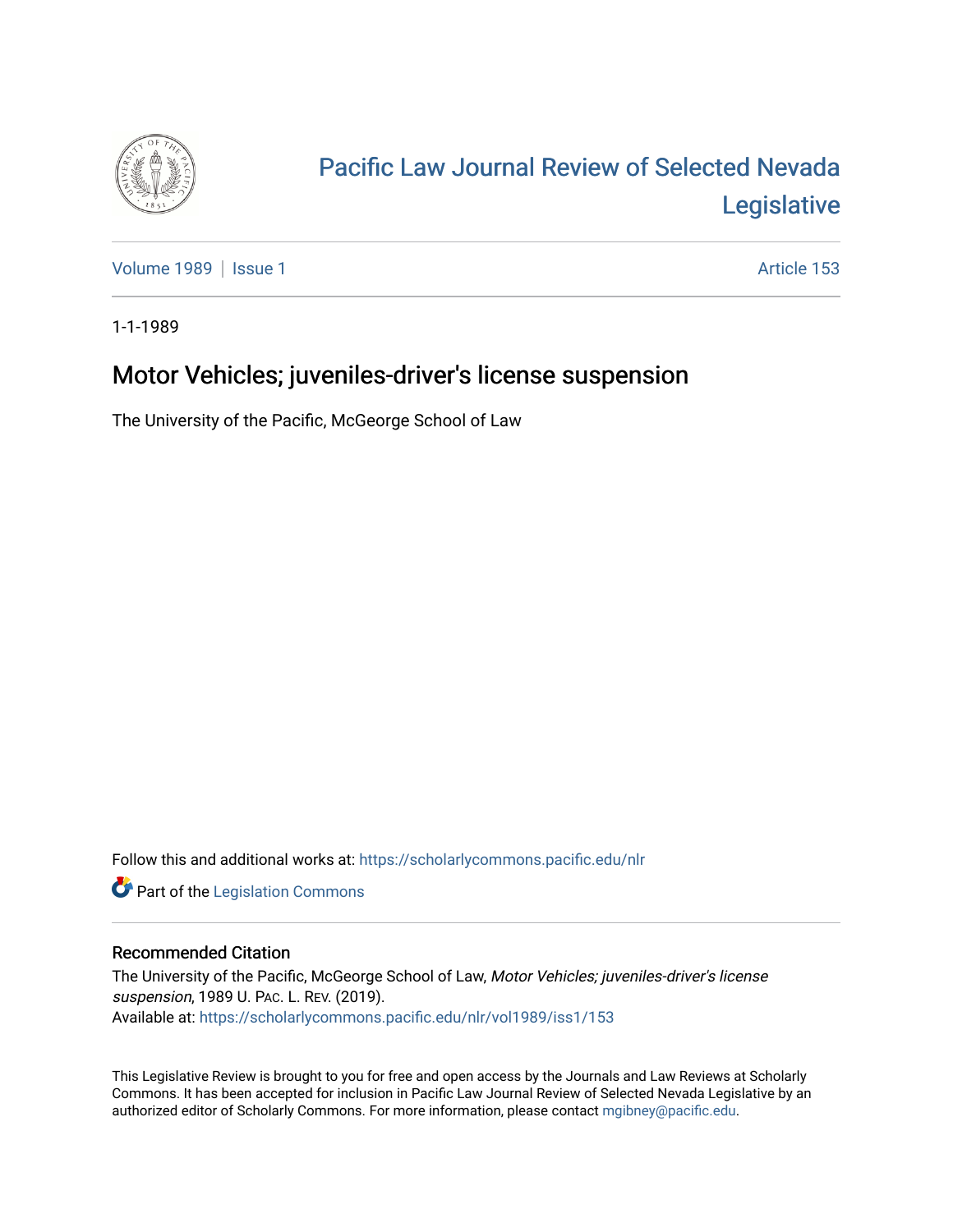## **Motor Vehicles; juveniles-driver's license suspension**

NEv. REv. STAT. §§ 62.\_ (new); 483.250 (amended) AB 473 (Chowning); 1989 STAT. Ch. 618

Existing law provides for the non-issuance or suspension of any driver's license.<sup>1</sup> Chapter 618 allows a child's<sup>2</sup> license to be suspended for six months, by court order, if the child is found to have used, possessed, sold, or distributed a controlled substance; or purchased, consumed, or possessed any alcoholic beverage.<sup>3</sup> Chapter 618 also prohibits the Department of Motor Vehicles and Public Safety from issuing a license to any such juvenile.<sup>4</sup>

*PHB* 

*Review of Selected Nevada Legislation* 209

I. NEV. REv. STAT. §§ 483.250, 483.460 (1987).

<sup>2.</sup> *See id.* § 432.010 (1987) (defining child as an individual under the age of 18).

<sup>3. 1989</sup> Nev. Stat. ch. 618, sec. 3, at ...... (amending 1989 Nev. Stat. ch. 160, sec. 1, at  $($ enacting NEV. REV. STAT. § 62. $)$ ).

<sup>4.</sup> */d.* sec. 1, at \_(amending NEv. REv. STAT. § 483.250). *See id.* sec. 2, at \_ (amending NEv. REv. STAT. § 483.460) (providing the Department of Motor Vehicles with the authority to carry out court orders depriving juveniles, involved with controlled substances or alcoholic beverages, of their drivers' licenses).